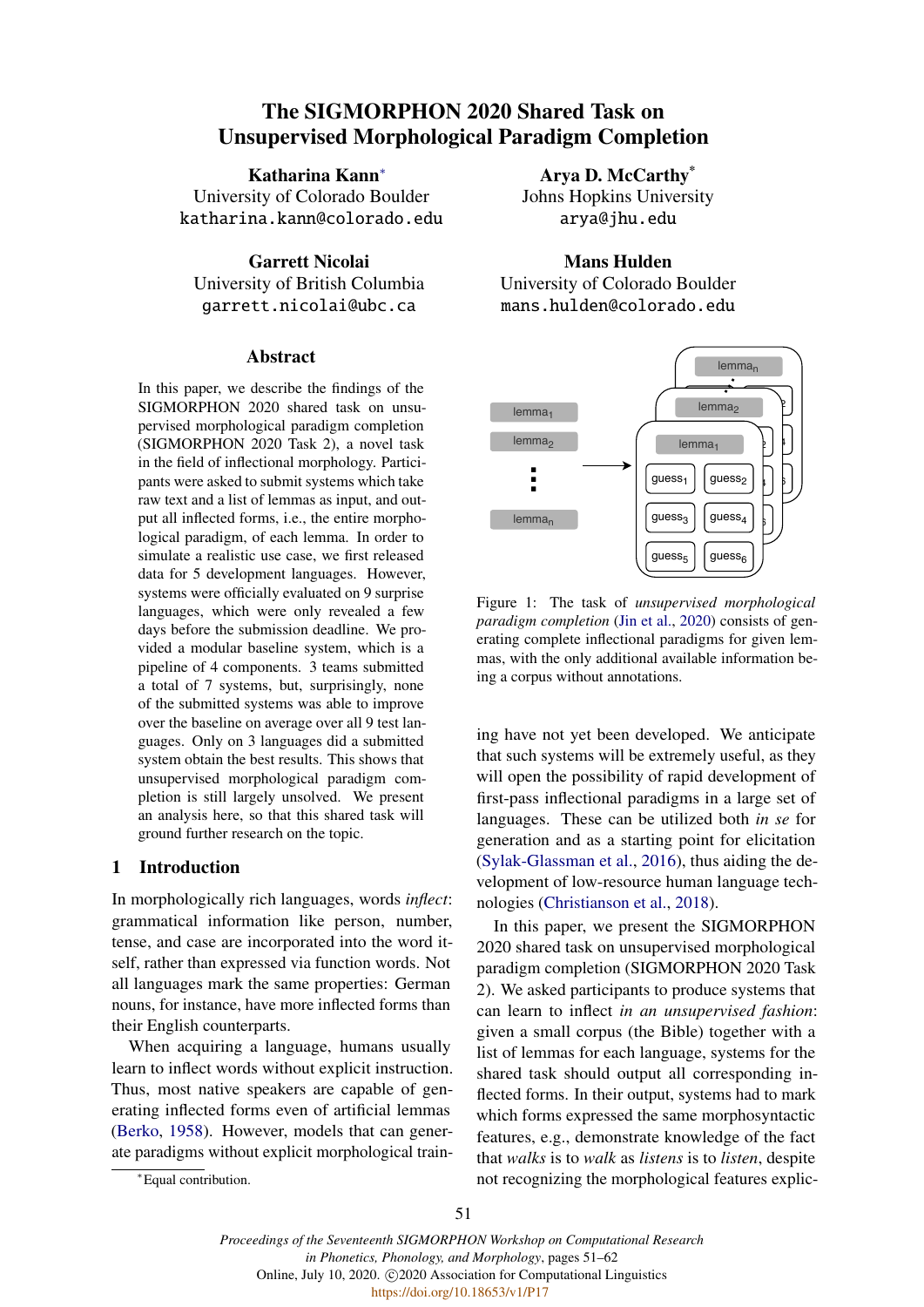itly. We show a visualization of our shared task setup in [Figure 1.](#page-0-0)

Unsupervised morphological paradigm completion requires solving multiple subproblems either explicitly or implicitly. First, a system needs to figure out which words in the corpus belong to the same paradigm. This can, for instance, be done via string similarity: *walks* is similar to *walk*, but less so to *listen*. Second, it needs to figure out the shape of the paradigm. This requires detecting which forms of different lemmas express the same morphosyntactic features, even if they are not constructed from their respective lemmas in the exact same way. Third, a system needs to generate all forms not attested in the provided corpus. Using the collected inflected forms as training data, this can be reduced to the supervised morphological inflection task [\(Cotterell et al.,](#page-9-3) [2016\)](#page-9-3).

This year's submitted systems can be split into two categories: those that built on the baseline ( $Retrieval+X$ ) and those that did not (Segment+Conquer). The baseline system is set up as a pipeline which performs the following steps: edit tree retrieval, additional lemma retrieval, paradigm size discovery, and inflection generation [\(Jin et al.,](#page-9-1) [2020\)](#page-9-1). As it is highly modular, we provided two versions that employ different inflection models.<sup>[1](#page-1-0)</sup> All systems built on the baseline substituted the morphological inflection component.

No system outperformed the baseline overall. However, two Retrieval+X models slightly improved over the baseline on three individual languages. We conclude that the task of unsupervised morphological paradigm completion is still an open challenge, and we hope that this shared task will inspire future research in this area.

## 2 Task and Evaluation

# 2.1 Unsupervised Morphological Paradigm Completion

Informal description. The task of unsupervised morphological paradigm completion mimics a setting where the only resources available in a language are a corpus and a short list of dictionary forms, i.e., lemmas. The latter could, for instance, be obtained via basic word-to-word translation. The goal is to generate all inflected forms of the given lemmas.

For an English example, assume the following lemma list to be given:

$$
walk \\ listen
$$

With the help of raw text, systems should then produce an output like this:

<span id="page-1-2"></span>
$$
walk \ walk \ 1
$$
\n
$$
walk \ walk \ 2
$$
\n
$$
walk \ walk \ 3
$$
\n
$$
walk \ walk \ 4
$$
\n
$$
walk \ walk \ 4
$$
\n
$$
walk \ walk \ 5
$$
\n
$$
listen \ list \ end \ 5
$$
\n
$$
listen \ list \ end \ 3
$$
\n
$$
listen \ list \ end \ 3
$$
\n
$$
listen \ list \ end \ 4
$$
\n
$$
listen \ list \ end \ 1
$$

The numbers serve as unique identifiers for paradigm slots: in above example, "4" corresponds to the *present participle*. The inflections *walking* and *talking* therefore belong to the same paradigm slot. For the task, participants are not provided any knowledge of the grammatical content of the slots.

**Formal definition.** We denote the paradigm  $\pi(\ell)$ of a lemma  $\ell$  as

$$
\pi(\ell) = \langle f(\ell, \vec{t}_\gamma) \rangle_{\gamma \in \Gamma(\ell)}, \tag{2}
$$

with  $f : \Sigma^* \times \mathcal{T} \to \Sigma^*$  being a function that maps a lemma and a vector of morphological features  $\vec{t}_{\gamma} \in \mathcal{T}$  expressed by paradigm slot  $\gamma$  to the corresponding inflected form.  $\Gamma(\ell)$  is the set of slots in lemma  $\ell$ 's paradigm.

We then formally describe the task of unsupervised morphological paradigm completion as follows. Given a corpus  $\mathcal{D} = w_1, \dots, w_{|\mathcal{D}|}$  together with a list  $\mathcal{L} = \{ \ell_i \}$  of  $|\mathcal{L}|$  lemmas belonging to the same part of speech, $2$  unsupervised morphological paradigm completion consists of generating the paradigms  $\{\pi(\ell)\}\$  of all lemmas  $\ell \in \mathcal{L}$ .

Remarks. It is impossible for unsupervised systems to predict the names of the features expressed by paradigm slots, an arbitrary decision made by human annotators. This is why, for the shared task,

<span id="page-1-0"></span><sup>1</sup> In this report, we use the words *baseline* and *baselines* interchangeably.

<span id="page-1-1"></span> $2$ This edition of the shared task was only concerned with verbs, though we are considering extending the task to other parts of speech in the future.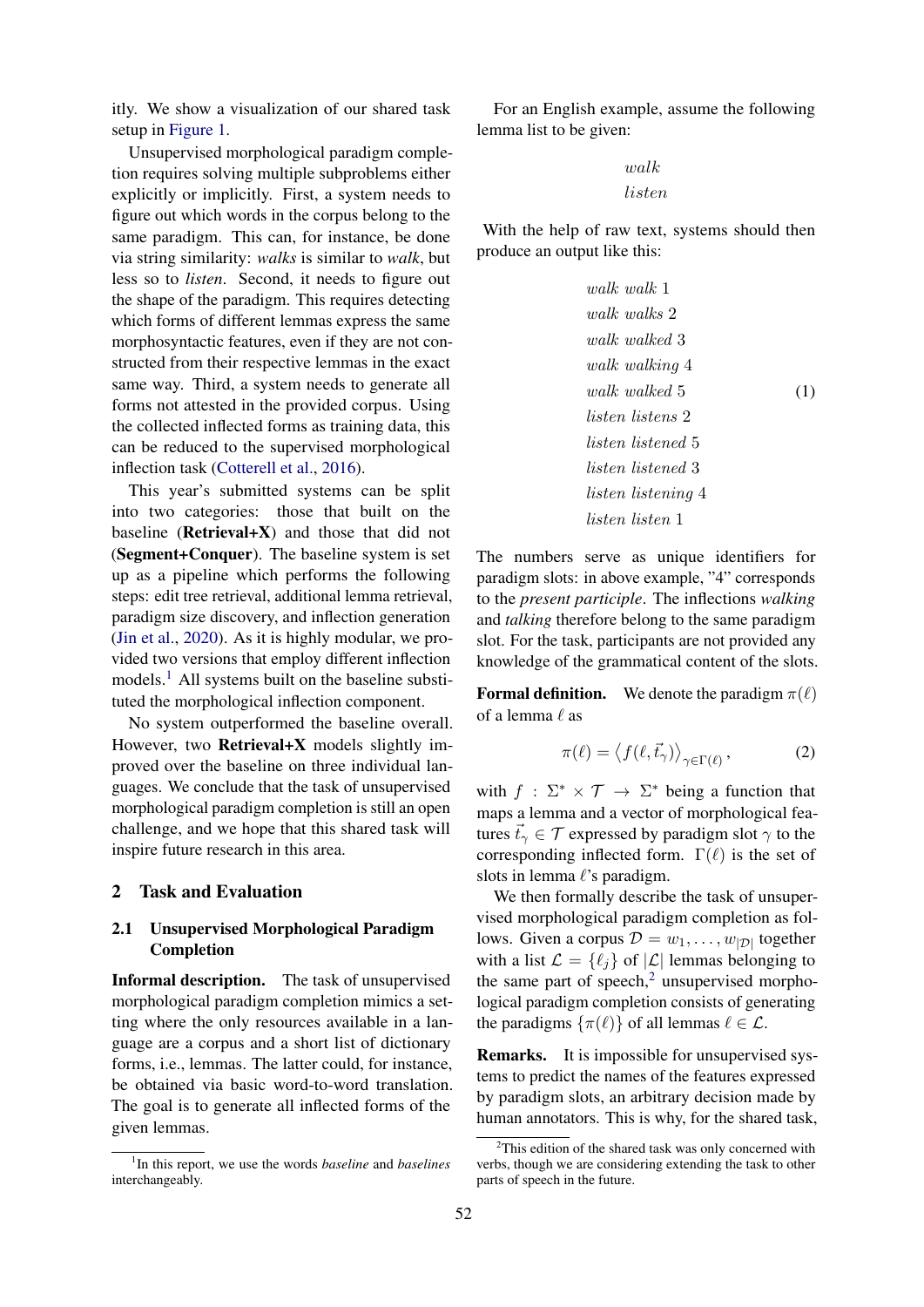we asked systems to mark which forms belong to the same slot by numbering them, e.g., to predict that *walked* is the form for slot 3, while *listens* corresponds to slot 2.

#### 2.2 Macro-averaged Best-Match Accuracy

The official evaluation metric was macro-averaged best-match accuracy (BMAcc; [Jin et al.,](#page-9-1) [2020\)](#page-9-1).

In contrast to supervised morphological inflection [\(Cotterell et al.,](#page-9-3) [2016\)](#page-9-3), our task cannot be evaluated with word-level accuracy. For the former, one can compare the prediction for each lemma and morphological feature vector to the ground truth. However, for unsupervised paradigm completion, this requires a mapping from predicted slots to the gold standard's paradigm slots.

BMAcc, thus, first computes the word-level accuracy each predicted slot would obtain against each true slot. It then constructs a complete bipartite graph, with those accuracies as edge weights. This enables computing of the maximum-weight full matching with the algorithm of [Karp](#page-9-4) [\(1980\)](#page-9-4). BMAcc then corresponds to the sum of all accuracies for the best matching, divided by the maximum of the number of gold and predicted slots.

BMAcc penalizes systems for predicting a wrong number of paradigm slots. However, detecting the correct number of *identical* slots – something we encounter in some languages due to syncretism – is extremely challenging. Thus, we merge slots with identical forms for all lemmas in both the predictions and the ground truth before evaluating.

Example. Assume our gold standard is [\(1\)](#page-1-2) (the complete, 5-slot English paradigms for the verbs *walk* and *listen*) and a system outputs the following, including an error in the fourth row:

> walk walks 1 walk walking 2 listen listens 1 listen listenen 2

First, we merge slots 3 and 5 in the gold standard, since they are identical for both lemmas. Ignoring slot 5, we then compute the BMAcc as follows. Slot 1 yields an accuracy of 100% as compared to gold slot 2, and 0% otherwise. Similarly, slot 2 reaches an accuracy of 50% for gold slot 4, and 0% otherwise. Additionally, given the best mapping of those two slots, we obtain 0% accuracy for gold

slots 1 and 3. Thus, the BMAcc is

$$
BMAcc = \frac{1 + 0.5 + 0 + 0}{4} = 0.375
$$
 (3)

# 3 Shared Task Data

# 3.1 Provided Resources

We provided data for 5 development and 9 test languages. The development languages were available for system development and hyperparameter tuning, while the test languages were released shortly before the shared task deadline. For the test languages, no ground truth data was available before system submission. This setup emulated a realworld scenario with the goal to create a system for languages about which we have no information.

For the raw text corpora, we leveraged the JHU Bible Corpus [\(McCarthy et al.,](#page-10-1) [2020\)](#page-10-1). This resource covers 1600 languages, which will enable future work to quickly produce systems for a large set of languages. Additionally, using the Bible allowed for a fair comparison of models across languages without potential confounds such as domain mismatch. 7 of the languages have only the New Testament available (approximately 8k sentences), and 7 have both the New and Old Testaments (approximately 31k sentences).

All morphological information was taken from UniMorph [\(Sylak-Glassman et al.,](#page-10-2) [2015;](#page-10-2) [Kirov](#page-9-5) [et al.,](#page-9-5) [2018\)](#page-9-5), a resource which contains paradigms for more than 100 languages. However, this information was only accessible to the participants for the development languages. UniMorph paradigms were further used internally for evaluation on the test languages—this data was then released after the conclusion of the shared task.

#### 3.2 Languages

During the development phase of the shared task, we released 5 languages to allow participants to investigate various design decisions: Maltese (MLT), Persian (FAS), Portuguese (POR), Russian (RUS), and Swedish (SWE). These languages are typologically and genetically varied, representing a number of verbal inflectional phenomena. Swedish and Portuguese are typical of Western European languages, and mostly exhibit fusional, suffixing verbal inflection. Russian, as an exemplar of Slavic languages, is still mostly suffixing, but does observe regular ablaut, and has considerable phonologicallyconditioned allomorphy. Maltese is a Semitic language with a heavy Romance influence, and verbs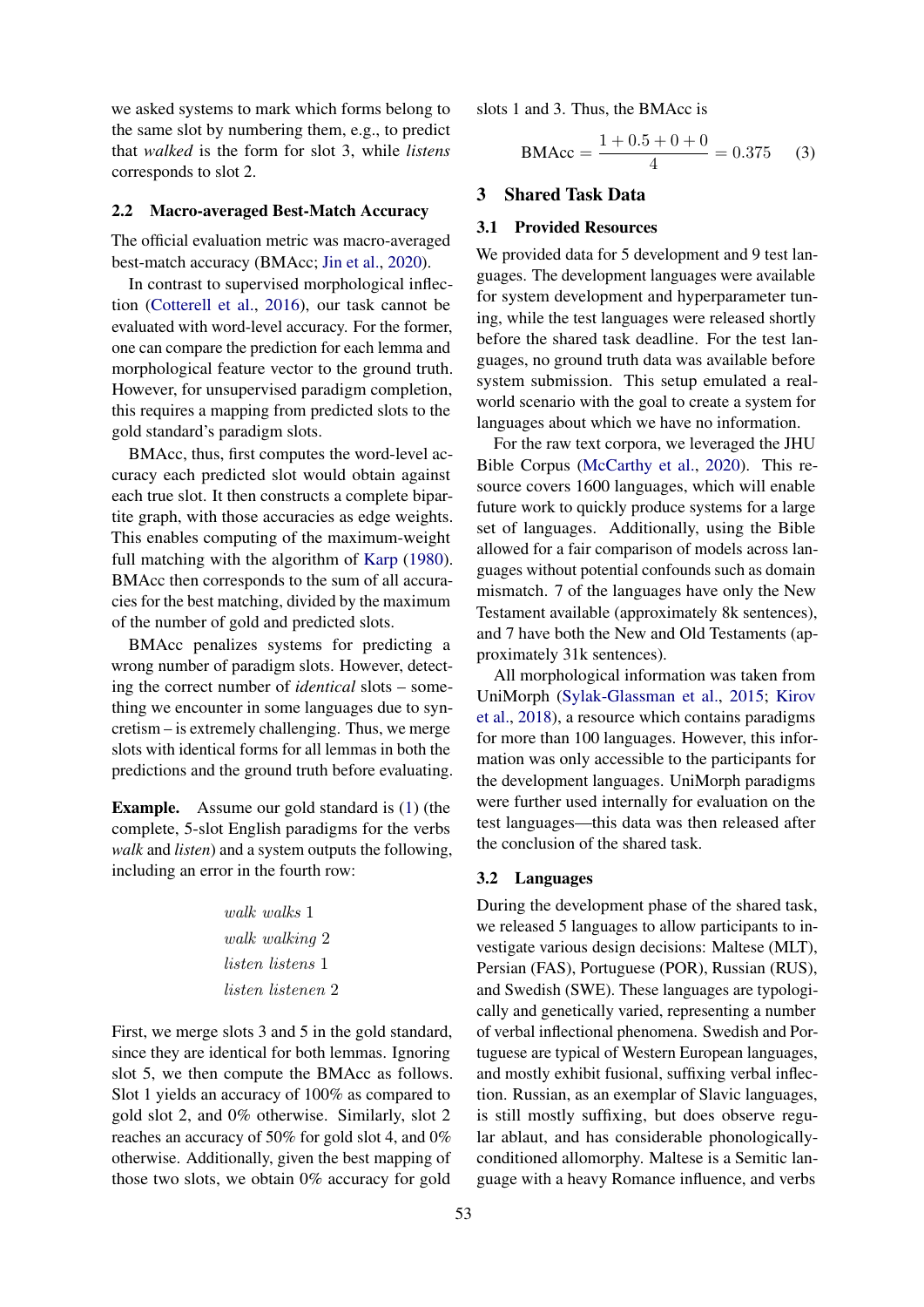<span id="page-3-0"></span>

|   |                         | MLT    | FAS    | <b>POR</b> | <b>RUS</b> | <b>SWE</b> |
|---|-------------------------|--------|--------|------------|------------|------------|
|   | # Tokens in corpus      | 193257 | 227584 | 828861     | 727630     | 871707     |
| ◠ | # Types in corpus       | 16017  | 11877  | 31446      | 46202      | 25913      |
| 3 | # Lemmas                | 20     | 100    | 100        | 100        | 100        |
| 4 | # Lemmas in corpus      | 10     | 22     | 50         | 50         | 50         |
| 5 | # Inflections           | 640    | 13600  | 7600       | 1600       | 1100       |
| 6 | # Inflections in corpus | 252    | 545    | 1037       | 306        | 276        |
| 7 | Paradigm size           | 16     | 136    | 76         | 16         | 11         |
| 8 | Paradigm size (merged)  | 15     | 132    | 59         | 16         | 11         |

Table 1: Dataset statistics: **development** languages. # Inflections=number of inflected forms in the gold file, token-based; # Inflections in corpus=number of inflections from the gold file which can be found in the corpus, token-based; Paradigm size=number of different morphological feature vectors in the dataset for the language; Paradigm size (merged)=paradigm size, but counting slots with all forms being identical only once.

<span id="page-3-1"></span>

|                         | <b>EUS</b> | <b>BUL</b> | <b>ENG</b> | <b>FIN</b> | DEU    | <b>KAN</b> | <b>NAV</b> | <b>SPA</b> | <b>TUR</b> |
|-------------------------|------------|------------|------------|------------|--------|------------|------------|------------|------------|
| # Tokens in corpus      | 195459     | 801657     | 236465     | 685699     | 826119 | 193213     | 104631     | 251581     | 616418     |
| # Types in corpus       | 18367      | 37048      | 7144       | 54635      | 22584  | 28561      | 18799      | 9755       | 59458      |
| # Lemmas                | 20         | 100        | 100        | 100        | 100    | 20         | 100        | 100        | 100        |
| # Lemmas in corpus      |            | 50         | 50         | 50         | 50     | 10         |            | 50         | 50         |
| # Inflections           | 10446      | 5600       | 500        | 14100      | 2900   | 2612       | 3000       | 7000       | 12000      |
| # Inflections in corpus | 97         | 915        | 127        | 497        | 631    | 1040       | 54         | 630        | 986        |
| Paradigm size           | 1659       | 56         |            | 141        | 29     | 85         | 30         | 70         | 120        |
| Paradigm size (merged)  | 1658       | 54         |            | 141        | 20     | 59         | 30         | 70         | 120        |

Table 2: Dataset statistics: test languages. # Inflections=number of inflected forms in the gold file, token-based; # Inflections in corpus=number of inflections from the gold file which can be found in the corpus, token-based; Paradigm size=number of different morphological feature vectors in the dataset for the language; Paradigm size (merged)=paradigm size, but counting slots with all forms being identical only once.

combine templatic and suffixing inflection. Persian is mostly suffixing, but does allow for verbal inflectional prefixation, such as negation and marking subjunctive mood. Since the development languages were used for system tuning, their scores did not count towards the final ranking.

After a suitable period for system development and tuning, we released nine test languages: Basque (EUS), Bulgarian (BUL), English (ENG), Finnish (FIN), German (DEU), Kannada (KAN), Navajo (NAV), Spanish (SPA), and Turkish (TUR). Although these languages observe many features common to the development languages, such as fusional inflection, suffixation, and ablaut, they also cover inflectional categories absent in the development languages. Navajo, unlike any of the development languages, is strongly prefixing. Basque, Finnish, and Turkish are largely agglutinative, with long, complex affix chains that are difficult to identify through longest suffix matching. Furthermore, Finnish and Turkish feature vowel harmony and consonant gradation, which both require a method to identify allomorphs correctly to be able to merge different variants of the same paradigm slot.

## 3.3 Statistics

Statistics of the resources provided for all languages are shown in [Table 1](#page-3-0) for the development languages and in [Table 2](#page-3-1) for the test languages.

The token count (line 1) and, thus, the size of the provided Bible corpora, differs between 104,631 (Kannada) and 871,707 (Swedish). This number depends both on the typology of a language and on the completeness of the provided Bible translation. The number of types (line 2) is between 7,144 (English) and 59,458 (Turkish). It is strongly influenced by how morphologically rich a language is, i.e., how large the paradigms are, which is often approximated with the *type–token ratio*. The verbal paradigm size is listed in line 7: English has with a size of 5 the smallest paradigms, and, correspondingly, the lowest type count. Turkish, which has the highest number of types, in contrast, has large paradigms (120). The last line serves as an indicator of syncretism: subtracting line 8 from line 7 results in the number of paradigm slots that have been merged as a language evolved to use identical forms for different inflectional categories.

Lines 3 and 4 show the number of lemmas in the lemma lists for all languages, as well as the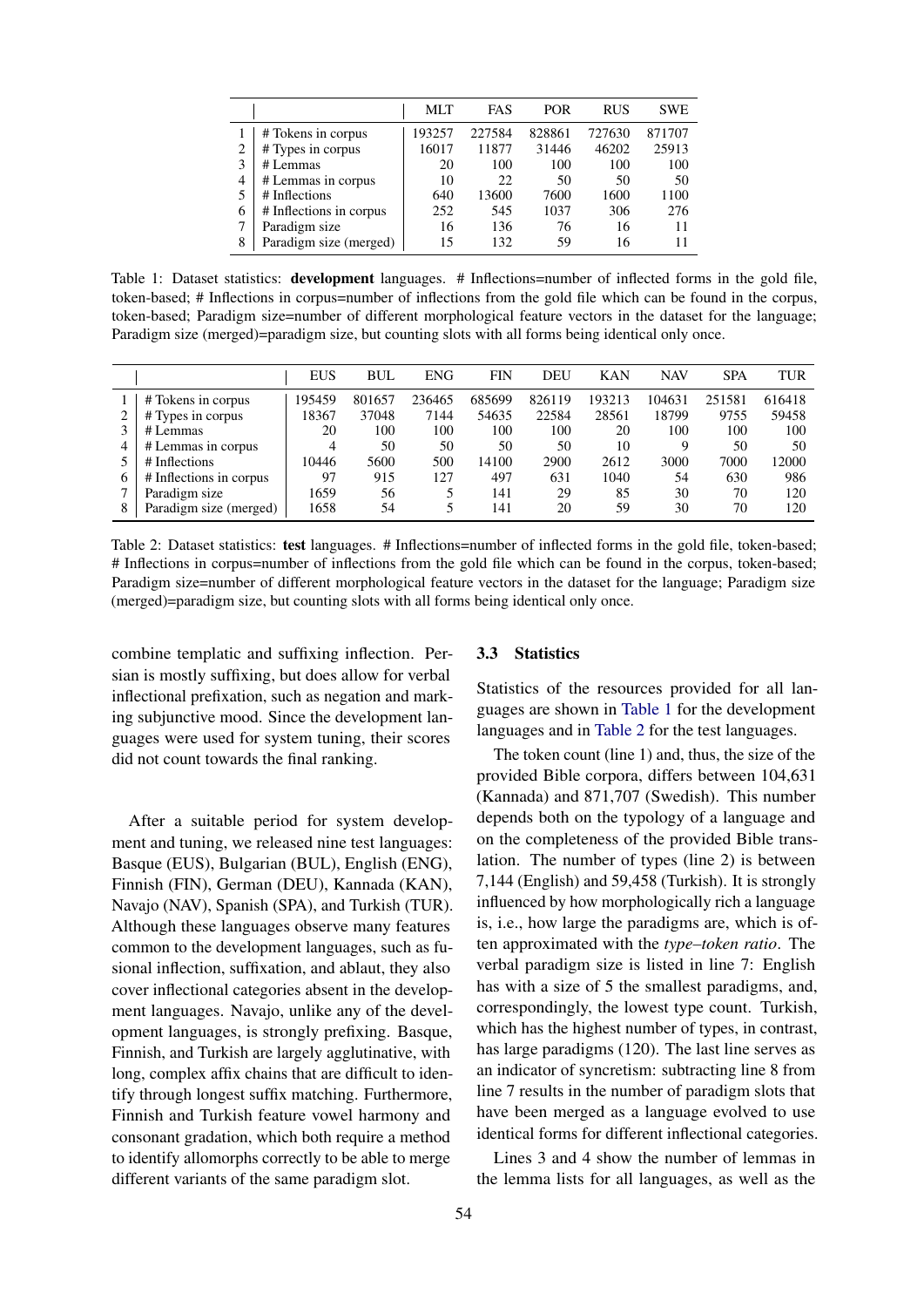<span id="page-4-0"></span>

| Institution          | <b>Systems</b>  | Rank | <b>Description Paper</b>        |
|----------------------|-----------------|------|---------------------------------|
| KU-CST               | KU-CST-1        | 6    | Agirrezabal and Wedekind (2020) |
| KU-CST               | KU-CST-2        |      | Agirrezabal and Wedekind (2020) |
| IMS-CUBoulder        | IMS-CUBoulder-1 |      | Mager and Kann (2020)           |
| <b>IMS-CUBoulder</b> | IMS-CUBoulder-2 |      | Mager and Kann (2020)           |
| NYU-CUBoulder        | NYU-CUBoulder-1 | 4    | Singer and Kann (2020)          |
| NYU-CUBoulder        | NYU-CUBoulder-2 | 2    | Singer and Kann (2020)          |
| NYU-CUBoulder        | NYU-CUBoulder-3 | 3    | Singer and Kann (2020)          |

Table 3: All submitted systems by institution, together with a reference to their description paper. The rank is relative to all other submitted systems and does not take the baselines into account.

<span id="page-4-1"></span>

Figure 2: Our baseline system: the retrieval component bootstraps lemma–form–slot triplets, which are then used by the generation component to generate unobserved inflections in the paradigm of each input lemma.

number of lemmas which can be found in the corpus. For the majority of languages, 100 lemmas are provided, out of which 50 appear in the Bible. Exceptions are Maltese (20, 10), Persian (100, 22), Basque (20, 4), Kannada (20, 10), and Navajo (100, 9). These are due to limited UniMorph coverage.

In line 5, we list the number of total inflections, counting each one in the case of identical forms, i.e., this corresponds to the number of lines in our gold inflection file. English, due to its small verbal paradigm size, has only 500 inflections in our data. Conversely, Finnish has with 14,100 the largest number of inflections. Line 6 describes how many of the forms from line 5 appear in the corpus. As before, all forms are counted, even if they are identical. For all languages, a large majority of forms cannot be found in the corpus. This makes the task of unsupervised morphological paradigm completion with our provided data a challenging one.

# 4 Systems

In this section, we first review the baseline before describing the submitted systems. An additional overview of the submissions is shown in [Table 3.](#page-4-0)

#### 4.1 Baseline

We compared all submissions to the baseline system of [Jin et al.](#page-9-1) [\(2020\)](#page-9-1), graphically summarized in [Figure 2.](#page-4-1) It is a pipeline system, which consists of 4 separate modules, which, in turn, can be grouped into two major components: *retrieval* and *generation*. The *retrieval component* discovers and returns inflected forms – and, less importantly, additional lemmas – from the provided Bible corpus. The *generation component* produces new inflected forms which cannot be found in the raw text.

The retrieval component performs three steps: First, it extracts the most common edit trees [\(Chrupała,](#page-9-7) [2008\)](#page-9-7), i.e., it detects regularities with regards to word formation, based on the lemma list. If, for instance, both *walk* and *listen* are the lemmas provided and both *walked* and *listened* are encountered in the corpus, the system notes that appending *-ed* is a common transformation, which might correspond to an inflectional strategy.

Second, it retrieves new lemmas, with the goal to gather additional evidence for our collected edit trees. If, for instance, it has already identified the suffix *-ed* as an inflectional marker, finding both *pray* and *prayed* in the Bible is an indication that *pray* might be a lemma. New lemmas can then, in turn, be used to detect new regularities, e.g., in the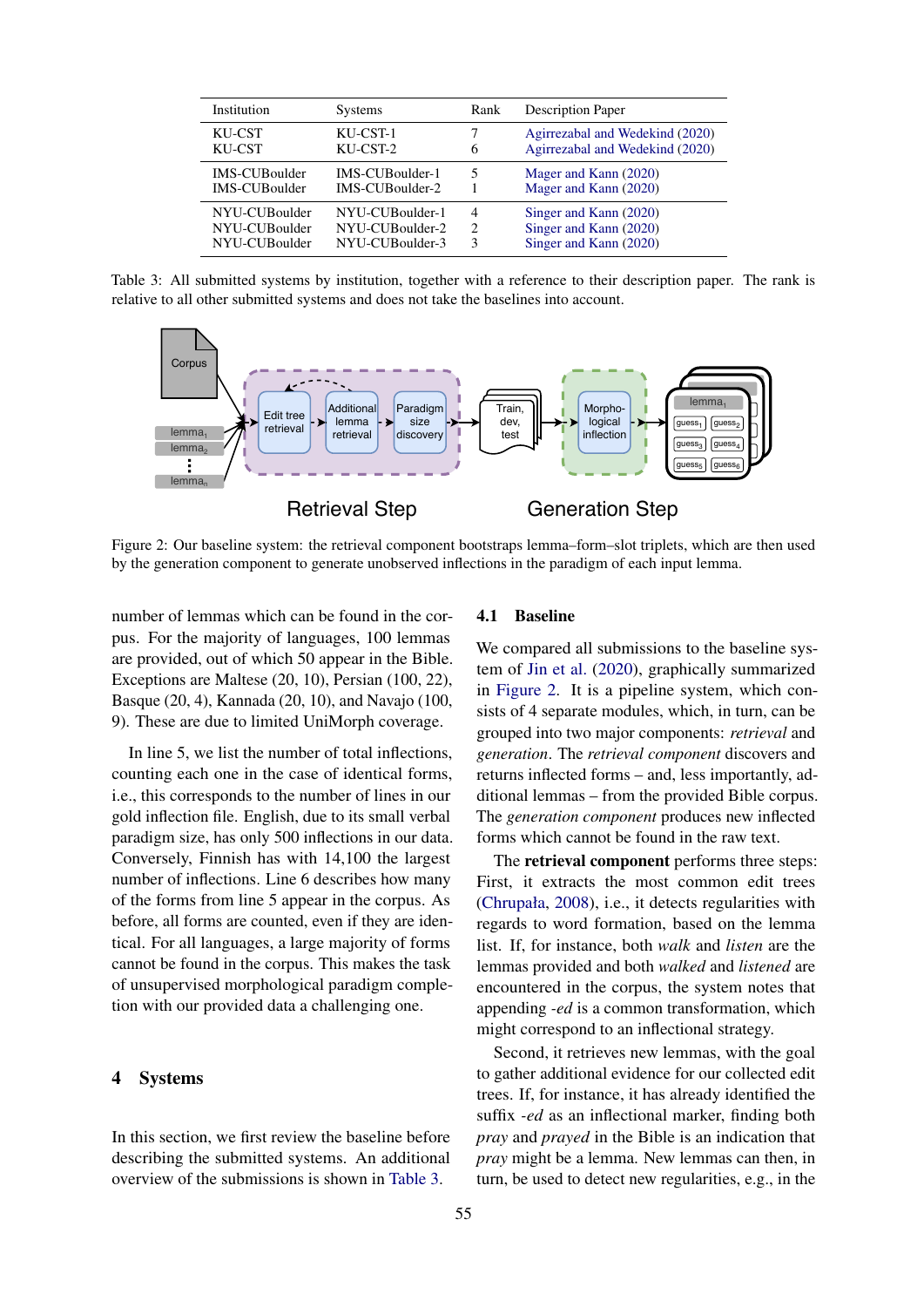case that *listen* and *listens* as well as *pray* and *prays* are attested in the corpus, but *walks* is not. Due to their complementary nature, components one and two can, as a unit, be applied iteratively to bootstrap a larger list of lemmas and transformations. For the baseline, we apply each of them only once.

Finally, the baseline's retrieval component predicts the paradigm size by analyzing which edit trees might be representing the same inflection. For instance, the suffixes *-d* and *-ed* both represent the past tense in English. The output of the retrieval component is a list of inflected forms with their lemmas, annotated with a paradigm slot number.

The generation component receives this output and prepares the data to train an inflectional generator. First, identified inflections are divided into a training and development split, and missing paradigm slots are identified. The generator is trained on the discovered inflections, and new forms are predicted for each missing slot.

We used two morphological inflection systems for the two variants of our baseline: the non-neural baseline from [Cotterell et al.](#page-9-8) [\(2017\)](#page-9-8) and the model proposed by [Makarov and Clematide](#page-10-5) [\(2018\)](#page-10-5). Both are highly suitable for the low-resource setting.

# 4.2 Submitted Systems: Retrieval+X

We now describe the first category of shared task submissions: Retrieval+X. Systems in this category leverage the retrieval component of the baseline, while substituting the morphological inflection component with a custom inflection system.

The IMS–CUBoulder team relied on LSTM [\(Hochreiter and Schmidhuber,](#page-9-9) [1997\)](#page-9-9) sequence-tosequence models for inflection. In IMS-CUB-1, the generation component is based on the architecture by [Bahdanau et al.](#page-9-10) [\(2015\)](#page-9-10), but with fewer parameters, as suggested by Kann and Schütze  $(2016)$ . This model – as well as all other inflection components used for systems in this category – receives the sequence of the lemma's characters and the paradigm slot number as input and produces a sequence of output characters.

Their second system, IMS-CUB-2, uses an LSTM pointer-generator network [\(See et al.,](#page-10-6) [2017\)](#page-10-6) instead. This architecture has originally been proposed for low-resource morphological inflection by [Sharma et al.](#page-10-7) [\(2018\)](#page-10-7).

The NYU–CUBoulder team also substituted the baseline's generation component. Their morphological inflection models are ensembles of dif-

ferent combinations of transformer sequence-tosequence models [\(Vaswani et al.,](#page-11-0) [2017\)](#page-11-0) and pointergenerator transformers, a model they introduced for the task.

NYU-CUB-1 is an ensemble of 6 pointergenerator transformers, while NYU-CUB-2 is an ensemble of 6 vanilla transformers. Their last system, NYU-CUB-3, is an ensemble of all 12 models.

## 4.3 Submitted Systems: Segment+Conquer

The KU–CST team did not modify the baseline directly, but, nevertheless, was heavily inspired by it. Their system first employs a charactersegmentation algorithm to identify stem–suffix splits in both the provided lemma list and the corpus, thus identifying potential suffix-replacement rules. Next, k-means is used to cluster the extracted suffixes into allomorphic groups. These suffixes are then concatenated with the most frequent stems obtained from the lemma list, and scored by a language model, in order to arrive at plausible inflectional candidates. This approach is KU-CST-2.

However, KU-CST-2 often produces very small inflectional paradigms; unsurprisingly, given that the provided corpora are small as well, and, thus, any particular lemma is only inflected in limited ways – if at all. Therefore, KU-CST-1 expands the lemma list with a logistic-regression classifier that identifies novel verbs to be added.

# 5 Results and Analysis

# 5.1 Results on Development Languages

To encourage reproducibility, we first report the performance of all systems on the development languages in the upper part of [Table 4.](#page-6-0) Although participants were not evaluated on these languages, the results provide insight and enable future researchers to benchmark their progress, while maintaining the held-out status of the test languages.

#### 5.2 Official Shared Task Results

We show the official test results in the lower part of [Table 4.](#page-6-0) Baseline-2 obtained the highest BMAcc on average, followed in order by Baseline-1, IMS-CUB-2, and NU-CUB-2. Overall, systems built on top of the baseline, i.e., systems from Retrieval+X, performed better than systems from Segment+Conquer: the best Segment+Conquer system only reached 4.66% BMAcc on average. This shows the effectiveness of the baseline. However, it also shows that we still have substantial room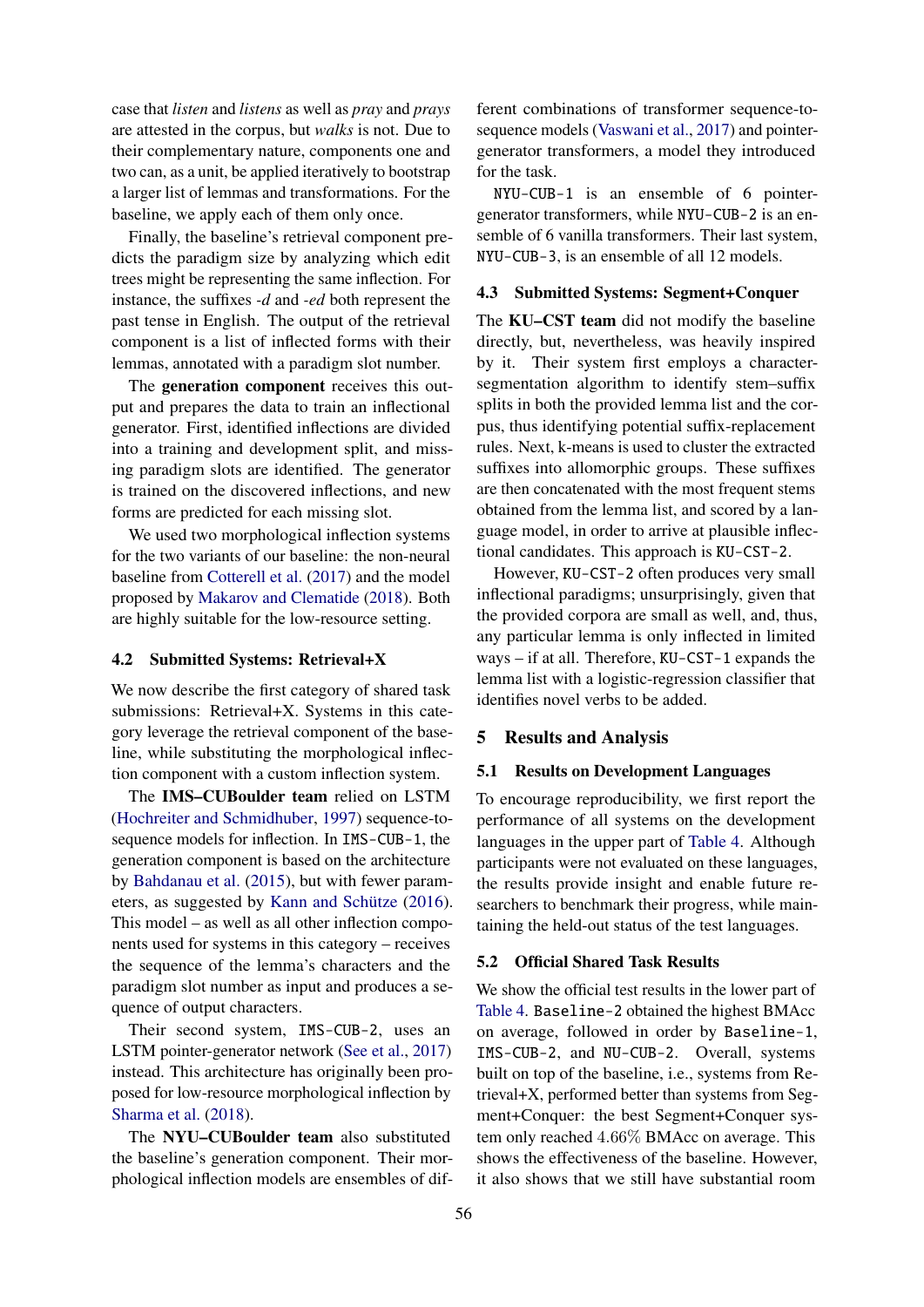<span id="page-6-0"></span>

| Baseline   |                                                                                                                        |     |               |              |                | KU-CST                     |       |           |                | IMS-CUB |              |  |                | NYU-CUB |              |  |                                                                    |      |  |  |
|------------|------------------------------------------------------------------------------------------------------------------------|-----|---------------|--------------|----------------|----------------------------|-------|-----------|----------------|---------|--------------|--|----------------|---------|--------------|--|--------------------------------------------------------------------|------|--|--|
|            |                                                                                                                        |     |               |              |                |                            |       | 2         |                |         | 2            |  |                |         | 2            |  | 3                                                                  |      |  |  |
| MLT        | 9.12                                                                                                                   |     | $(17)$ 20.00  |              |                | $(17)$ 0.22 $(254)$ 1.30   |       |           | $(2)$   14.41  |         | $(17)$ 17.35 |  | $(17)$   15.29 |         | $(17)$ 15.59 |  | $(17)$ 15.88                                                       | (17) |  |  |
| FAS        | 6.67                                                                                                                   |     | $(31)$ 6.54   |              |                | $(31)$  1.55 $(11)$        | 0.74  | (2)       | 2.52           |         | $(31)$ 2.70  |  | $(31)$ 2.76    |         | $(31)$ 2.73  |  | $(31)$ 2.74                                                        | (31) |  |  |
| POR 1      | 40.39                                                                                                                  |     | $(34)$ 39.56  |              |                | $(34)$   1.09(1104) 12.75  |       |           | $(70)$  38.69  |         | $(34)$ 39.17 |  | $(34)$  39.93  |         | $(34)$ 39.95 |  | $(34)$ 40.07                                                       | (34) |  |  |
| <b>RUS</b> | 40.68                                                                                                                  |     | $(19)$ 41.68  |              |                | $(19)$ 0.35 (387) 7.06     |       |           | $(10)$  38.63  |         | $(19)$ 41.11 |  | $(19)$  39.26  |         | $(19)$ 40.00 |  | $(19)$ 39.74                                                       | (19) |  |  |
|            | $SWE$ 45.07                                                                                                            |     | $(15)$ 40.93  |              |                | $(15)$  0.93 (588) 22.82   |       |           | $(17)$ 37.60   |         | $(15)$ 39.93 |  | $(15)$ 39.80   |         | $(15)$ 39.93 |  | $(15)$ 40.13                                                       | (15) |  |  |
|            | avg. 28.39                                                                                                             |     | 29.74         |              | $ 0.83\rangle$ |                            | 8.93  |           | 26.37          |         | 28.05        |  | 27.41          |         | 27.64        |  | 27.71                                                              |      |  |  |
| EUS        | 0.06                                                                                                                   |     | $(30)$ 0.06   |              | $(27)$ 0.02    | (30)                       | 0.01  |           | $(2)$ 0.04     |         | $(30)$ 0.06  |  | $(30)$ 0.05    |         | $(30)$ 0.05  |  | $(30)$ 0.07                                                        | (30) |  |  |
| BUL        | 28.30                                                                                                                  |     | $(35)$ 31.69  |              |                | $(34)$  2.99 (138)         | 4.15  |           | $(13)$  27.22  |         | $(35)$ 32.11 |  | (35) 27.69     |         | $(35)$ 28.94 |  | $(35)$ 27.89                                                       | (35) |  |  |
| ENG        | 65.60                                                                                                                  |     | $(4)$ 66.20   |              | $(4)$  3.53    | (51)                       | 17.29 |           | $(7)$  47.80   |         | $(4)$ 61.00  |  | $(4)$  50.20   |         | $(4)$ 52.80  |  | $(4)$ 51.20                                                        | (4)  |  |  |
| <b>FIN</b> | 5.33                                                                                                                   |     | $(21)$ 5.50   |              |                | $(21)$ 0.39 $(1169)$       |       | 2.08(108) | 4.90           |         | $(21)$ 5.38  |  | $(21)$ 5.36    |         | $(21)$ 5.47  |  | $(21)$ 5.35                                                        | (21) |  |  |
| DEU        | 128.35                                                                                                                 |     | $(9)$ 29.00   |              |                | $(9)$ 0.70 $(425)$         | 4.98  |           | $(40)$  24.60  |         | $(9)$ 28.35  |  | $(9)$  27.30   |         | $(9)$ 27.35  |  | $(9)$ 27.35                                                        | (9)  |  |  |
|            | $KAN$   15.49                                                                                                          |     | $(172)$ 15.12 | $(172)$ 4.27 |                | (44)                       | 1.69  |           |                |         |              |  |                |         |              |  | $(1)$  10.50 (172) 15.65 (172) 11.10 (172) 11.16 (172) 11.10 (172) |      |  |  |
| <b>NAV</b> | 3.23                                                                                                                   | (3) | 3.27          |              | $(3)$ 0.13     | (38)                       | 0.20  | (2)       | 0.33           |         | $(3)$ 1.17   |  | $(3)$ 0.40     |         | $(3)$ 0.43   |  | $(3)$ 0.43                                                         | (3)  |  |  |
| SPA        | 122.96                                                                                                                 |     | $(29)$ 23.67  |              |                | $(29)$  3.52 $(225)$ 10.84 |       |           | $(40)$   19.50 |         | $(29)$ 22.34 |  | $(29)$  20.39  |         | $(29)$ 20.56 |  | $(29)$ 20.30                                                       | (29) |  |  |
|            | TUR   14.21 (104) 15.53 (104)   0.11 (1772) 0.71 (502)   13.54 (104) 14.73 (104)   14.88 (104) 15.39 (104) 15.13 (104) |     |               |              |                |                            |       |           |                |         |              |  |                |         |              |  |                                                                    |      |  |  |
|            | avg. 20.39                                                                                                             |     | 21.12         |              | 1.74           |                            | 4.66  |           | 16.49          |         | 20.09        |  | 17.49          |         | 18.02        |  | 17.65                                                              |      |  |  |

Table 4: BMAcc in percentages and the number of predicted paradigm slots after merging for all submitted systems and the baselines on all development (top) and test languages (bottom). Best scores are in bold.

for improvement on unsupervised morphological paradigm completion.

Looking at individual languages, Baseline-2 performed best for all languages except for EUS, where NYU-CUB-3 obtained the highest BMAcc, and BUL and KAN, where IMS-CUB-2 was best.

#### 5.3 Analysis: Seen and Unseen Lemmas

We further look separately at the results for lemmas which appear in the corpus and those that do not. While seeing a lemma in context might help some systems, we additionally assume that inflections of attested lemmas are also more likely to appear in the corpus. Thus, we expect the performance for seen lemmas to be higher on average.

Examining the performance with respect to observed *inflected forms* might give cleaner results. However, we instead perform this analysis on a per-lemma basis, since the lemmas are part of a system's *input*, while the inflected forms are not.

[Table 5](#page-7-0) shows the performance of all systems for seen and unseen lemmas. Surprisingly, both versions of the baseline show similar BMAcc for both settings with a maximum difference of 0.12% on average. However, the baseline is the only system that performs equally well for unseen lemmas; IMS-CUB-1 observes the largest difference, with an absolute drop of 7.85% BMAcc when generating the paradigms of unseen lemmas. Investigating the cause for IMS-CUB-1's low BMAcc, we manually inspected the English output files, and found that, for unseen lemmas, many generations are nonsensical (e.g., *demoates* as an inflected form of *demodulate*). This does not happen in the case of seen lemmas. A similar effect has been found by [Kann and](#page-9-12) Schütze  $(2018)$ , who concluded that this might be caused by the LSTM sequence-to-sequence model not having seen similar character sequences during training. The fact that IMS-CUB-2, which uses another inflection model, performs better for unseen lemmas confirms this suspicion. Thus, additional training of the inflection component of IMS-CUB-1 on words from the corpus might improve generation. Conversely, the baseline – which benefits from inflection models specifically catered to low-resource settings – is better suited to inflecting unseen lemmas. Overall, we conclude that there is little evidence that the difficulty of the task increases for unseen lemmas. Rather, inflection systems need to compensate for the low contextual variety in their training data.

# 6 Where from and Where to?

## 6.1 Previous Work

Prior to this shared task, most research on unsupervised systems for morphology was concerned with developing approaches to segment words into morphemes, i.e., their smallest meaning-bearing units [\(Goldsmith,](#page-9-13) [2001;](#page-9-13) [Creutz,](#page-9-14) [2003;](#page-9-14) [Creutz and La](#page-9-15)[gus,](#page-9-15) [2007;](#page-9-15) [Snyder and Barzilay,](#page-10-8) [2008;](#page-10-8) [Goldwater](#page-9-16) [et al.,](#page-9-16) [2009;](#page-9-16) [Kurimo et al.,](#page-10-9) [2010;](#page-10-9) [Kudo and Richard](#page-10-10)[son,](#page-10-10) [2018\)](#page-10-10). These methods were built around the observation that inflectional morphemes are very common across word types, and leveraged probabil-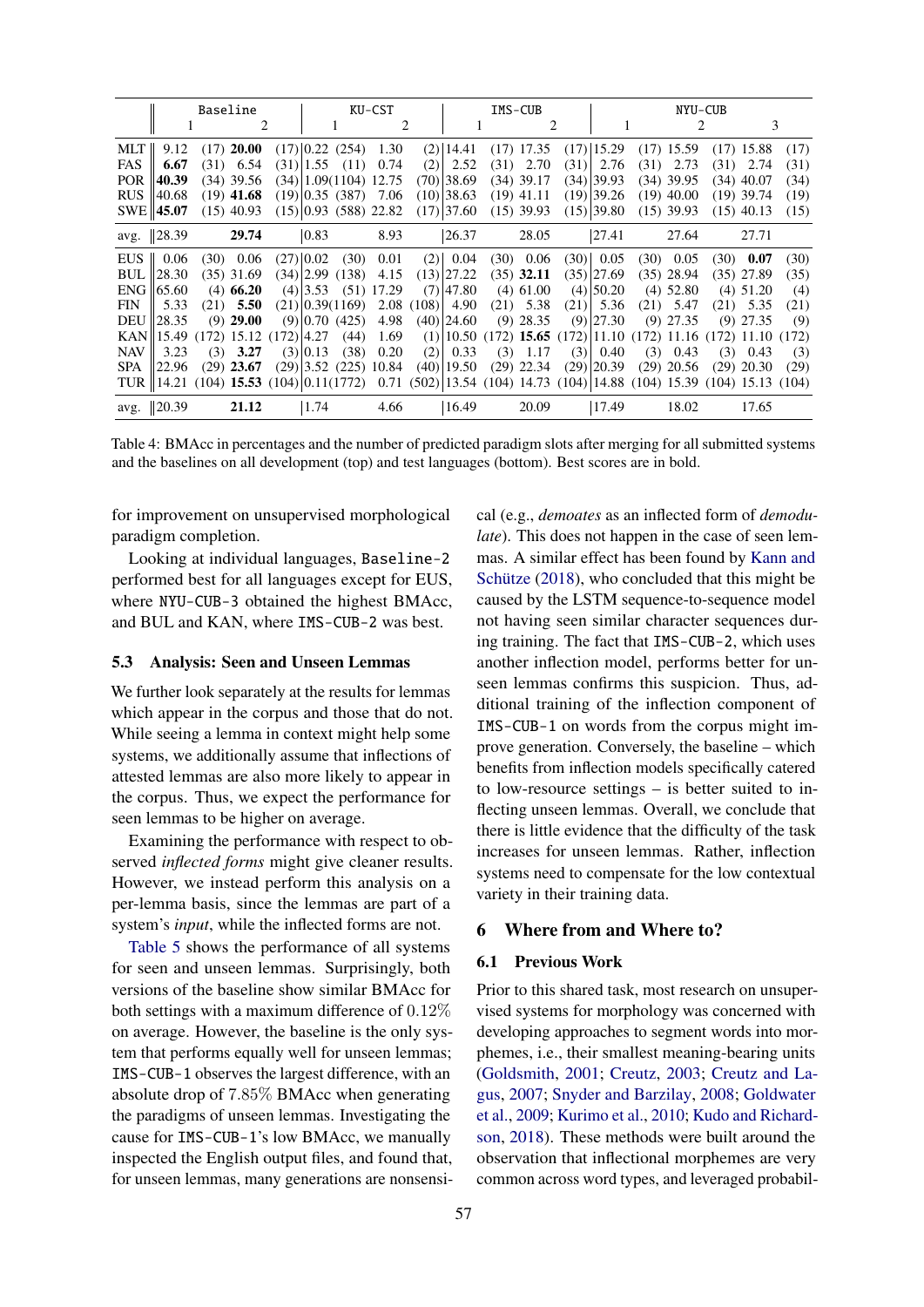<span id="page-7-0"></span>

|            | Baseline                                                                                                           |  |                            |  | KU-CST                           |                          |                         |                  | IMS-CUB        |  |                          |     | NYU-CUB       |  |              |  |                                                                           |      |
|------------|--------------------------------------------------------------------------------------------------------------------|--|----------------------------|--|----------------------------------|--------------------------|-------------------------|------------------|----------------|--|--------------------------|-----|---------------|--|--------------|--|---------------------------------------------------------------------------|------|
|            |                                                                                                                    |  | 2<br>1                     |  | $\mathcal{D}_{\mathcal{L}}$<br>1 |                          |                         | 1                |                |  | 2<br>3                   |     |               |  |              |  |                                                                           |      |
|            | EUS $\parallel$ 0.11                                                                                               |  | $(30)$ 0.11                |  | $(19)$ 0.03                      | (30)                     | 0.03                    |                  | $(2)$ 0.11     |  | $(28)$ 0.19              |     | $(30)$ 0.11   |  | $(30)$ 0.11  |  | $(30)$ 0.11                                                               | (30) |
|            | $BUL$   25.48                                                                                                      |  | $(35)$ 28.93               |  |                                  | $(34)$  5.62 (138)       | 6.33                    |                  | $(13)$  27.85  |  | $(35)$ 29.70             |     | $(34)$  29.30 |  | $(35)$ 29.78 |  | $(35)$ 29.52                                                              | (35) |
| ENG        | 70.80                                                                                                              |  | $(4)$ 71.20                |  |                                  |                          | $(4)$  3.02 (51) 18.86  |                  | $(7)$  69.60   |  | $(4)$ 70.40              |     | $(4)$ 69.20   |  | $(4)$ 70.00  |  | $(4)$ 70.00                                                               | (4)  |
| <b>FIN</b> | 6.17                                                                                                               |  | $(21)$ 6.38                |  |                                  | $(21)$ 0.70(1169)        |                         | $3.60(108)$ 6.11 |                |  | $(21)$ 6.65              |     | $(21)$ 6.55   |  | $(21)$ 6.58  |  | $(21)$ 6.57                                                               | (21) |
| DEU        | 26.70                                                                                                              |  | $(9)$ 27.00                |  |                                  | $(9)$   1.14 $(425)$     | 8.75                    |                  | $(40)$  27.40  |  | $(9)$ 27.30              |     | $(9)$  27.50  |  | $(9)$ 27.60  |  | $(9)$ 27.40                                                               | (9)  |
|            | KAN  16.35 (171) 15.61 (172) 6.61                                                                                  |  |                            |  |                                  | (44)                     | 1.69                    |                  |                |  |                          |     |               |  |              |  | $(1)$  13.99 (172) <b>16.49</b> (172) 14.63 (172) 14.68 (172) 14.63 (172) |      |
| <b>NAV</b> | 2.96                                                                                                               |  | $(3)$ 2.96                 |  | $(3)$   1.46                     | (38)                     | 2.22                    | (2)              | 2.96           |  | $(3)$ 2.96               |     | $(3)$ 2.96    |  | $(3)$ 2.96   |  | $(3)$ 2.96                                                                | (3)  |
| SPA        | 20.97                                                                                                              |  | $(29)$ 21.60               |  |                                  |                          | $(29)$ 4.43 (225) 16.37 |                  |                |  | $(40)$  20.40 (29) 21.14 |     | $(29)$  21.17 |  | $(29)$ 21.09 |  | $(29)$ 21.14                                                              | (29) |
|            | TUR   14.68 (104) 16.38 (104) 0.23(1772) 1.42 (502) 16.98 (104) 18.02 (104) 18.30 (104) 18.70 (104) 18.50 (104)    |  |                            |  |                                  |                          |                         |                  |                |  |                          |     |               |  |              |  |                                                                           |      |
|            | avg. $  20.47$                                                                                                     |  | 21.13                      |  | 2.58                             |                          | 6.59                    |                  | 20.60          |  | 21.43                    |     | 21.08         |  | 21.28        |  | 21.20                                                                     |      |
|            | EUS $\parallel$ 0.06                                                                                               |  | $(30)$ 0.06                |  | $(30)$ 0.03                      | (30)                     | $0.00\,$                |                  | $(2)$ 0.03     |  | $(30)$ 0.04              |     | $(30)$ 0.05   |  | $(30)$ 0.05  |  | $(30)$ 0.07                                                               | (30) |
| BUL        | 31.11                                                                                                              |  | $(35)$ 34.44               |  |                                  | (34) 0.83(138)           | 2.04                    |                  | $(13)$  26.59  |  | $(35)$ 34.52             |     | (35) 26.07    |  | $(35)$ 28.11 |  | $(35)$ 26.26                                                              | (35) |
|            | $ENG$   60.40                                                                                                      |  | $(4)$ 61.20                |  |                                  | $(4)$  4.12 $(51)$ 15.71 |                         |                  | $(7)$  26.00   |  | $(4)$ 51.60              |     | $(4)$ 31.20   |  | $(4)$ 35.60  |  | $(4)$ 32.40                                                               | (4)  |
| <b>FIN</b> | 4.52                                                                                                               |  | $(21)$ 4.62                |  |                                  | (21) 0.12(1169)          |                         | 0.98(108)        | 3.69           |  | $(21)$ 4.11              |     | $(21)$ 4.17   |  | $(21)$ 4.37  |  | $(21)$ 4.13                                                               | (21) |
|            | <b>DEU</b> 130.84                                                                                                  |  | $(9)$ 32.63                |  |                                  | $(9)$ 0.55 (425)         | 3.05                    |                  | $(40)$  22.95  |  | $(9)$ 30.95              |     | $(9)$  28.74  |  | $(9)$ 28.63  |  | $(9)$ 28.95                                                               | (9)  |
|            | KAN  14.64                                                                                                         |  | $(172)$ 14.55 $(172)$ 1.88 |  |                                  | (24)                     | 1.69                    | (1)              |                |  |                          |     |               |  |              |  | 6.72 (172) 14.72 (172) 7.27 (172) 7.33 (172) 7.28 (172)                   |      |
| <b>NAV</b> | 3.26                                                                                                               |  | $(3)$ 3.30                 |  | $(3)$ 0.00                       | (38)                     | 0.00                    | (2)              | 0.07           |  | $(3)$ 0.99               | (3) | 0.15          |  | $(3)$ 0.18   |  | $(3)$ 0.18                                                                | (3)  |
| SPA        | 124.94                                                                                                             |  | $(29)$ 25.74               |  |                                  | $(29)$ 3.86 $(225)$      | 8.94                    |                  | $(40)$   18.60 |  | $(29)$ 23.54             |     | $(29)$  19.60 |  | $(29)$ 20.03 |  | $(29)$ 19.46                                                              | (29) |
|            | TUR   13.73 (104) 14.70 (104)  0.00(1757) 0.00 (500)  10.12 (104) 11.47 (104)  11.48 (104) 12.08 (104) 11.77 (104) |  |                            |  |                                  |                          |                         |                  |                |  |                          |     |               |  |              |  |                                                                           |      |
|            | avg. 20.39                                                                                                         |  | 21.25                      |  | 1.27                             |                          | 3.60                    |                  | 12.75          |  | 19.10                    |     | 14.30         |  | 15.15        |  | 14.50                                                                     |      |

Table 5: BMAcc in percentages and the number of predicted paradigm slots after merging for all submitted systems and the baselines on all test languages; listed separately for lemmas which appear in the corpus (top) and lemmas which do not (bottom). Best scores are in bold.

ity estimates such as maximum likelihood (MLE) or maximum a posteriori (MAP) estimations to determine segmentation points, or minimum description length (MDL)-based approaches. However, they tended to make assumptions regarding how morphemes are combined, and worked best for purely concatenative morphology. Furthermore, these methods had no productive method of handling allomorphy—morphemic variance was simply treated as separate morphemes.

The task of unsupervised morphological paradigm completion concerns more than just segmentation: besides capturing how morphology is reflected in the word form, it also requires correctly clustering transformations into paradigm slots and, finally, generation of unobserved forms.

While [Xu et al.](#page-11-1) [\(2018\)](#page-11-1) did discover something similar to paradigms, those paradigms were a means to a segmentation end and the shape or size of the paradigms was not a subject of their research. [Moon et al.](#page-10-11) [\(2009\)](#page-10-11) similarly uses segmentation and clustering of affixes to group words into *conflation sets*, groups of morphologically related words, in an unsupervised way. Their work assumes prefixing and suffixing morphology. In a more task-driven line of research, [Soricut and Och](#page-10-12) [\(2015\)](#page-10-12) develop an approach to learn morphological transformation rules from observing how consis-

tently word embeddings change between related word forms, with the goal of providing useful word embeddings for unseen words.

Our task further differs from traditional paradigm completion (e.g., [Dreyer and Eisner,](#page-9-17) [2011;](#page-9-17) [Ahlberg et al.,](#page-9-18) [2015\)](#page-9-18) in that *no* seed paradigms are observed. Thus, no information is being provided regarding the paradigm size, inflectional features, or relationships between lemmas and inflected forms. Other recent work [\(Nicolai](#page-10-13) [and Yarowsky,](#page-10-13) [2019;](#page-10-13) [Nicolai et al.,](#page-10-14) [2020\)](#page-10-14) learned fine-grained morphosyntactic tools from the Bible, though they leveraged supervision projected from higher-resource languages [\(Yarowsky et al.,](#page-11-2) [2001;](#page-11-2) Täckström et al., [2013\)](#page-11-3).

Past shared tasks. This task extends a tradition of SIGMORPHON shared tasks concentrating on inflectional morphology.

The first such task [\(Cotterell et al.,](#page-9-3) [2016\)](#page-9-3) encouraged participants to create inflectional tools in a typologically diverse group of 10 languages. The task was fully-supervised, requiring systems to learn inflectional morphology from a large annotated database. This task is similar to human learners needing to generate inflections of previously unencountered word forms, after having studied thousands of other types.

The second task [\(Cotterell et al.,](#page-9-8) [2017\)](#page-9-8) extended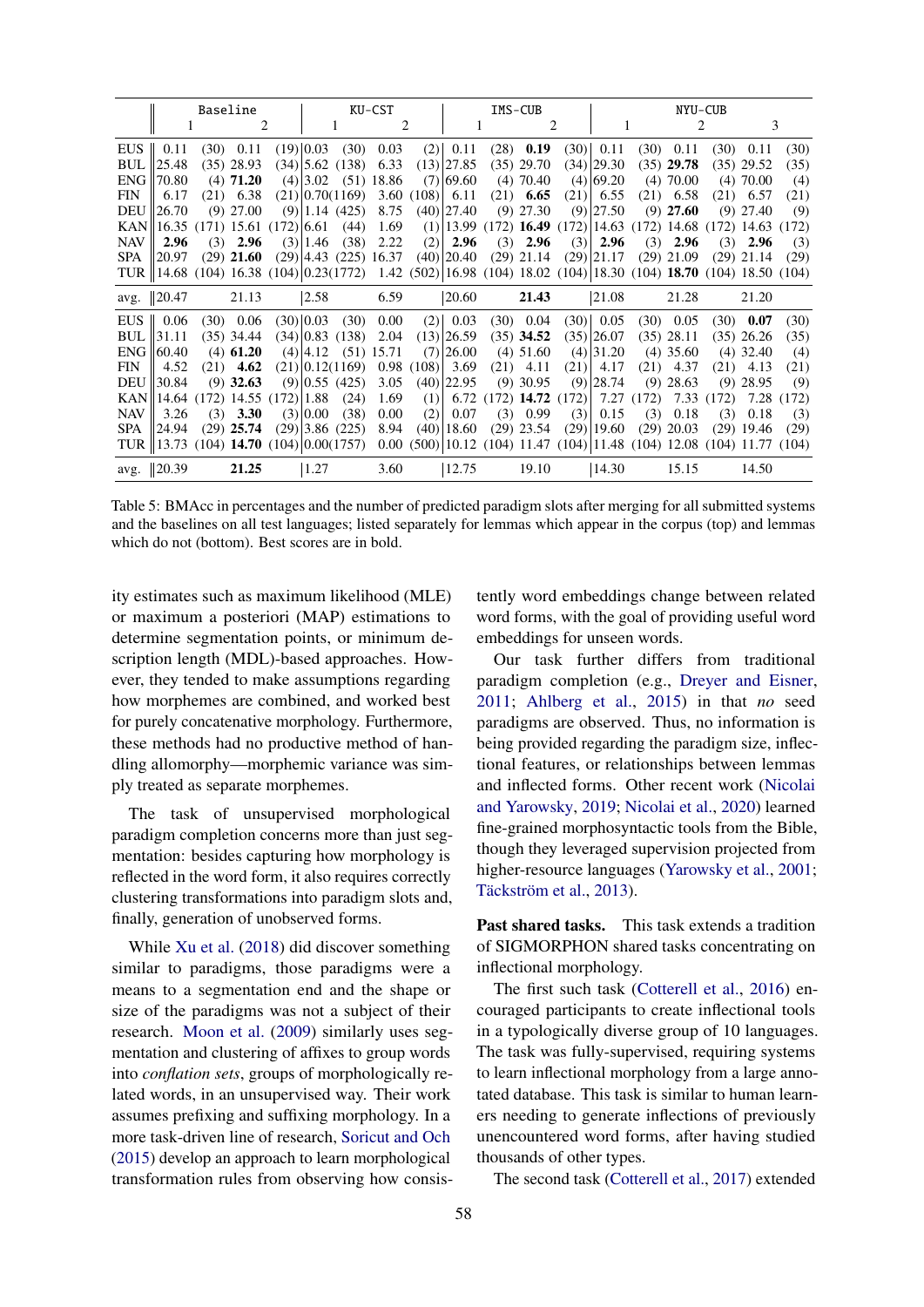the first task from 10 to 52 languages and started to encourage the development of tools for the lowresource setting. While the first shared task approximated an adult learner with experience with thousands of word forms, low-resource inflection was closer to the language learner that has only studied a small number of inflections—however, it was closer to L2 learning than L1, as it still required training sets with lemma–inflection–slot triplets. The 2017 edition of the shared task also introduced a paradigm-completion subtask: participants were given partially observed paradigms and asked to generate missing forms, based on complete paradigms observed during training. This could be described as the supervised version of our unsupervised task, and notably did not require participants to identify inflected forms from raw text—a crucial step in L1 learning.

The third year of the shared task [\(Cotterell et al.,](#page-9-19) [2018\)](#page-9-19) saw a further extension to more than 100 languages and another step away from supervised learning, in the form of a contextual prediction task. This task stripped away inflectional annotations, requiring participants to generate an inflection solely utilizing a provided lemma and sentential cues. This task further imitated language learners, but extended beyond morphological learning to morphosyntactic incorporation. Furthermore, removing the requirement of an inflectional feature vector more closely approximated the generation step in our task. However, it was still supervised in that participants were provided with lemma–inflection pairs in context during training. We, in contrast, made no assumption of the existence of such pairs.

Finally, the fourth iteration of the task [\(Mc-](#page-10-15)[Carthy et al.,](#page-10-15) [2019\)](#page-10-15) again concentrated on lesssupervised inflection. Cross-lingual training allowed low-resource inflectors to leverage information from high-resource languages, while a contextual analysis task flipped the previous year's contextual task on its head—tagging a sentence with inflectional information. This process is very similar to the retrieval portion of our task. We extended this effort to not only identify the paradigm slot of particular word, but to combine learned information from each class to extend and complete existing paradigms. Furthermore, we lifted the requirement of named inflectional features, more closely approximating the problem as approached by L1 language learners.

#### 6.2 Future Shared Tasks

Future editions of the shared task could extend this year's Task 2 to a larger variety of languages or parts of speech. Another possible direction is to focus on derivational morphology instead of or in addition to inflectional morphology. We are also considering merging Task 2 with the traditional morphological inflection task: participants could then choose to work on the overall task or on either of the retrieval or generation subproblem.

Finally, we are looking into extending the shared task to use speech data as input. This is closer to how L1 learners acquire morphological knowledge, and, while this could make the task harder in some aspects, it could make it easier in others.

## 7 Conclusion

We presented the findings of the SIGMORPHON 2020 shared task on unsupervised morphological paradigm completion (SIGMORPHON 2020 Task 2), in which participants were asked to generate paradigms without explicit supervision.

Surprisingly, no team was able to outperform the provided baseline, a pipeline system, on average over all test languages. Even though 2 submitted systems were better on 3 individual languages, this highlights that the task is still an open challenge for the NLP community. We argue that it is an important one: systems obtaining high performance will be able to aid the development of human language technologies for low-resource languages.

All teams that participated in the shared task devised modular approaches. Thus, it will be easy to include improved components in the future as, for instance, systems for morphological inflection improve. We released all data, the baseline, the evaluation script, and the system outputs in the official repository, $3$  in the hope that this shared task will lay the foundation for future research on unsupervised morphological paradigm completion.

## Acknowledgments

First and foremost, we would like to thank all of our shared task participants. We further thank the passionate morphologists who joined for lunch in Florence's *mercato centrale* on the last day of ACL 2019 to plan the 2020 shared task, as well as the SIGMORPHON Exec, who made this shared task possible.

<span id="page-8-0"></span><sup>3</sup> [https://github.com/sigmorphon/2020/tree/](https://github.com/sigmorphon/2020/tree/master/task2) [master/task2](https://github.com/sigmorphon/2020/tree/master/task2)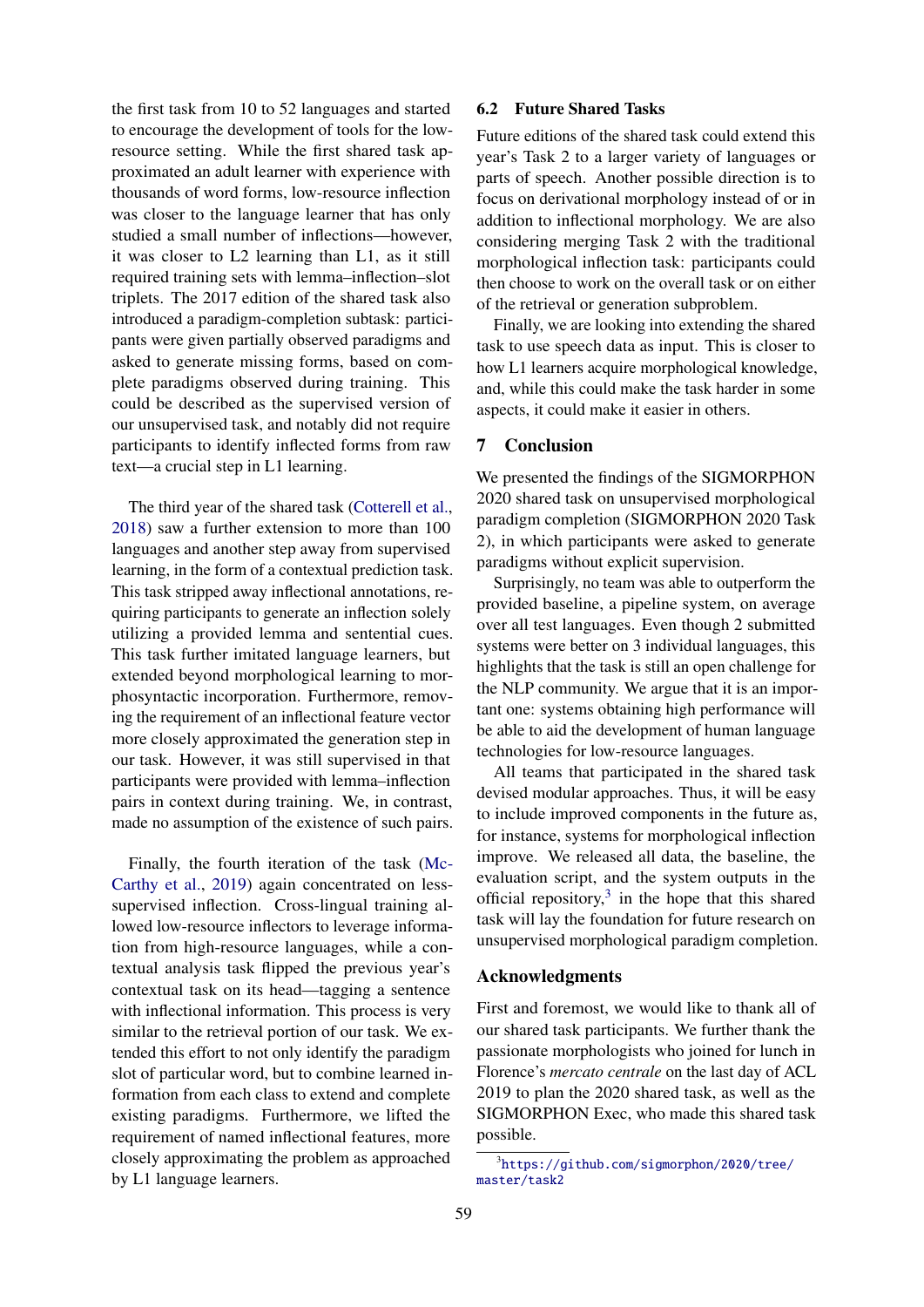#### References

- <span id="page-9-6"></span>Manex Agirrezabal and Jürgen Wedekind. 2020. KU-CST at the SIGMORPHON 2020 task 2 on unsupervised morphological paradigm completion. In *Proceedings of the 17th Workshop on Computational Research in Phonetics, Phonology, and Morphology*. Association for Computational Linguistics.
- <span id="page-9-18"></span>Malin Ahlberg, Markus Forsberg, and Mans Hulden. 2015. [Paradigm classification in supervised learn](https://doi.org/10.3115/v1/N15-1107)[ing of morphology.](https://doi.org/10.3115/v1/N15-1107) In *Proceedings of the 2015 Conference of the North American Chapter of the Association for Computational Linguistics: Human Language Technologies*, pages 1024–1029, Denver, Colorado. Association for Computational Linguistics.
- <span id="page-9-10"></span>Dzmitry Bahdanau, Kyunghyun Cho, and Yoshua Bengio. 2015. [Neural machine translation by jointly](http://arxiv.org/abs/1409.0473) [learning to align and translate.](http://arxiv.org/abs/1409.0473) In *3rd International Conference on Learning Representations, ICLR 2015, San Diego, CA, USA, May 7-9, 2015, Conference Track Proceedings*.
- <span id="page-9-0"></span>Jean Berko. 1958. The child's learning of english morphology. *Word*, 14(2-3):150–177.
- <span id="page-9-2"></span>Caitlin Christianson, Jason Duncan, and Boyan Onyshkevych. 2018. [Overview of the DARPA](https://doi.org/10.1007/s10590-017-9212-4) [LORELEI program.](https://doi.org/10.1007/s10590-017-9212-4) *Machine Translation*, 32(1):3– 9.
- <span id="page-9-7"></span>Grzegorz Chrupała. 2008. *Towards a machinelearning architecture for lexical functional grammar parsing*. Ph.D. thesis, Dublin City University.
- <span id="page-9-19"></span>Ryan Cotterell, Christo Kirov, John Sylak-Glassman, Géraldine Walther, Ekaterina Vylomova, Arya D. McCarthy, Katharina Kann, Sebastian Mielke, Garrett Nicolai, Miikka Silfverberg, David Yarowsky, Jason Eisner, and Mans Hulden. 2018. [The CoNLL–](https://doi.org/10.18653/v1/K18-3001) [SIGMORPHON 2018 shared task: Universal mor](https://doi.org/10.18653/v1/K18-3001)[phological reinflection.](https://doi.org/10.18653/v1/K18-3001) In *Proceedings of the CoNLL–SIGMORPHON 2018 Shared Task: Universal Morphological Reinflection*, pages 1–27, Brussels. Association for Computational Linguistics.
- <span id="page-9-8"></span>Ryan Cotterell, Christo Kirov, John Sylak-Glassman, Géraldine Walther, Ekaterina Vylomova, Patrick Xia, Manaal Faruqui, Sandra Kübler, David Yarowsky, Jason Eisner, and Mans Hulden. 2017. [CoNLL-SIGMORPHON 2017 shared task: Univer](https://doi.org/10.18653/v1/K17-2001)[sal morphological reinflection in 52 languages.](https://doi.org/10.18653/v1/K17-2001) In *Proceedings of the CoNLL SIGMORPHON 2017 Shared Task: Universal Morphological Reinflection*, pages 1–30, Vancouver. Association for Computational Linguistics.
- <span id="page-9-3"></span>Ryan Cotterell, Christo Kirov, John Sylak-Glassman, David Yarowsky, Jason Eisner, and Mans Hulden. 2016. [The SIGMORPHON 2016 shared Task—](https://doi.org/10.18653/v1/W16-2002) [Morphological reinflection.](https://doi.org/10.18653/v1/W16-2002) In *Proceedings of the 14th SIGMORPHON Workshop on Computational Research in Phonetics, Phonology, and Morphology*, pages 10–22, Berlin, Germany. Association for Computational Linguistics.
- <span id="page-9-14"></span>Mathias Creutz. 2003. [Unsupervised segmentation of](https://doi.org/10.3115/1075096.1075132) [words using prior distributions of morph length and](https://doi.org/10.3115/1075096.1075132) [frequency.](https://doi.org/10.3115/1075096.1075132) In *Proceedings of the 41st Annual Meeting of the Association for Computational Linguistics*, pages 280–287, Sapporo, Japan. Association for Computational Linguistics.
- <span id="page-9-15"></span>Mathias Creutz and Krista Lagus. 2007. [Unsupervised](https://doi.org/10.1145/1187415.1187418) [models for morpheme segmentation and morphol](https://doi.org/10.1145/1187415.1187418)[ogy learning.](https://doi.org/10.1145/1187415.1187418) *ACM Trans. Speech Lang. Process.*, 4(1).
- <span id="page-9-17"></span>Markus Dreyer and Jason Eisner. 2011. [Discovering](https://www.aclweb.org/anthology/D11-1057) [morphological paradigms from plain text using a](https://www.aclweb.org/anthology/D11-1057) [Dirichlet process mixture model.](https://www.aclweb.org/anthology/D11-1057) In *Proceedings of the 2011 Conference on Empirical Methods in Natural Language Processing*, pages 616–627, Edinburgh, Scotland, UK. Association for Computational Linguistics.
- <span id="page-9-13"></span>John Goldsmith. 2001. [Unsupervised learning of the](https://doi.org/10.1162/089120101750300490) [morphology of a natural language.](https://doi.org/10.1162/089120101750300490) *Computational Linguistics*, 27(2):153–198.
- <span id="page-9-16"></span>Sharon Goldwater, Thomas L. Griffiths, and Mark Johnson. 2009. [A Bayesian framework for word seg](https://doi.org/https://doi.org/10.1016/j.cognition.2009.03.008)[mentation: Exploring the effects of context.](https://doi.org/https://doi.org/10.1016/j.cognition.2009.03.008) *Cognition*, 112(1):21 – 54.
- <span id="page-9-9"></span>Sepp Hochreiter and Jürgen Schmidhuber. 1997. [Long short-term memory.](https://doi.org/10.1162/neco.1997.9.8.1735) *Neural Computation*, 9(8):1735–1780.
- <span id="page-9-1"></span>Huiming Jin, Liwei Cai, Yihui Peng, Chen Xia, Arya D. McCarthy, and Katharina Kann. 2020. Unsupervised morphological paradigm completion. In *Proceedings of the 58th Annual Meeting of the Association for Computational Linguistics*. Association for Computational Linguistics.
- <span id="page-9-11"></span>Katharina Kann and Hinrich Schütze. 2016. [Single](https://doi.org/10.18653/v1/P16-2090)[model encoder-decoder with explicit morphological](https://doi.org/10.18653/v1/P16-2090) [representation for reinflection.](https://doi.org/10.18653/v1/P16-2090) In *Proceedings of the 54th Annual Meeting of the Association for Computational Linguistics (Volume 2: Short Papers)*, pages 555–560, Berlin, Germany. Association for Computational Linguistics.
- <span id="page-9-12"></span>Katharina Kann and Hinrich Schütze. 2018. [Neural](https://doi.org/10.18653/v1/D18-1363) [transductive learning and beyond: Morphological](https://doi.org/10.18653/v1/D18-1363) [generation in the minimal-resource setting.](https://doi.org/10.18653/v1/D18-1363) In *Proceedings of the 2018 Conference on Empirical Methods in Natural Language Processing*, pages 3254– 3264, Brussels, Belgium. Association for Computational Linguistics.
- <span id="page-9-4"></span>Richard M. Karp. 1980. [An algorithm to solve the](https://doi.org/10.1002/net.3230100205)  $m \times$ *n* [assignment problem in expected time](https://doi.org/10.1002/net.3230100205) *O*(*mn* log *n*). *Networks*, 10(2):143–152.
- <span id="page-9-5"></span>Christo Kirov, Ryan Cotterell, John Sylak-Glassman, Géraldine Walther, Ekaterina Vylomova, Patrick Xia, Manaal Faruqui, Sebastian Mielke, Arya Mc-Carthy, Sandra Kübler, David Yarowsky, Jason Eisner, and Mans Hulden. 2018. [UniMorph 2.0: Uni](https://www.aclweb.org/anthology/L18-1293)[versal morphology.](https://www.aclweb.org/anthology/L18-1293) In *Proceedings of the Eleventh*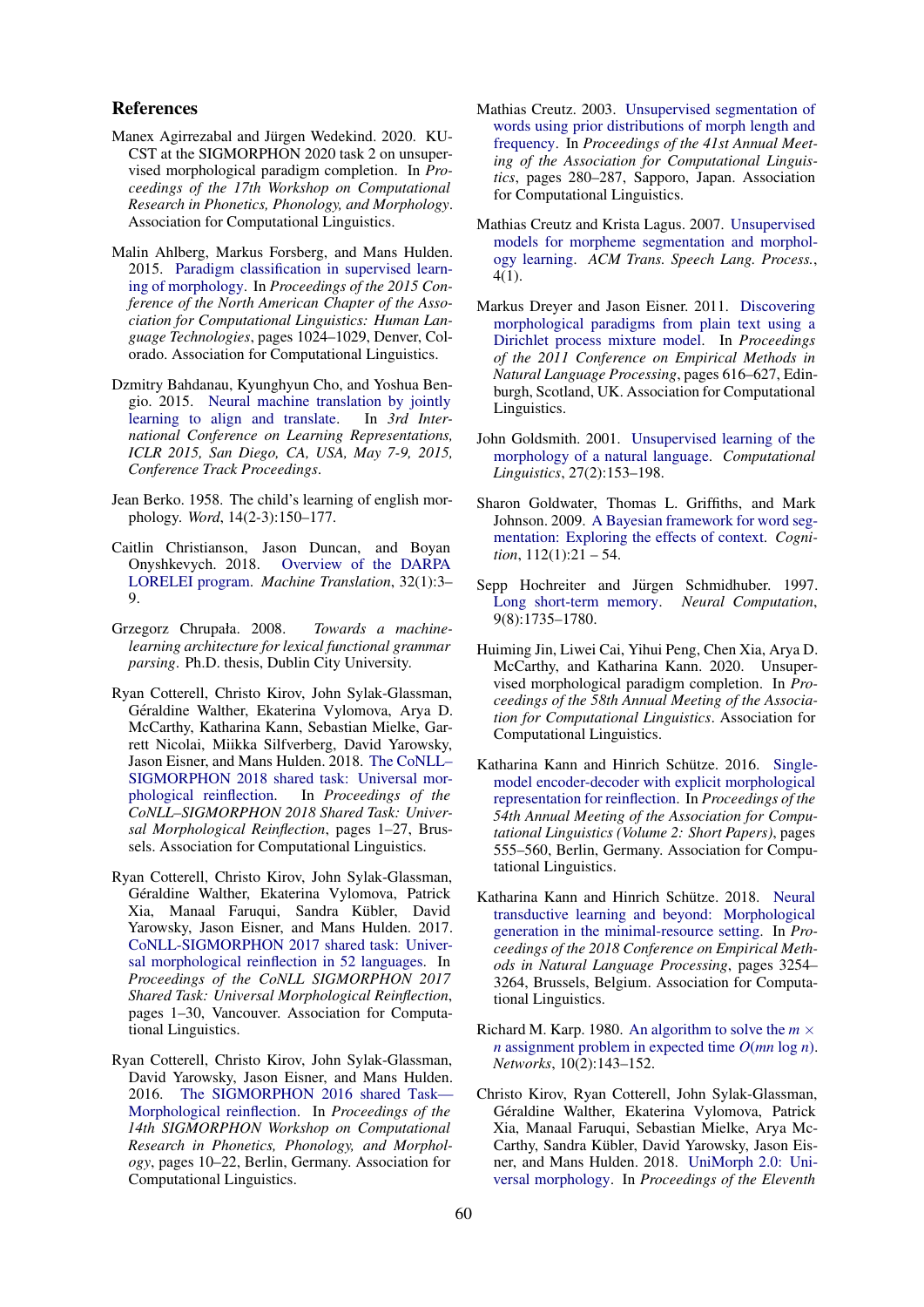*International Conference on Language Resources and Evaluation (LREC-2018)*, Miyazaki, Japan. European Languages Resources Association (ELRA).

- <span id="page-10-10"></span>Taku Kudo and John Richardson. 2018. [SentencePiece:](https://doi.org/10.18653/v1/D18-2012) [A simple and language independent subword tok](https://doi.org/10.18653/v1/D18-2012)[enizer and detokenizer for neural text processing.](https://doi.org/10.18653/v1/D18-2012) In *Proceedings of the 2018 Conference on Empirical Methods in Natural Language Processing: System Demonstrations*, pages 66–71, Brussels, Belgium. Association for Computational Linguistics.
- <span id="page-10-9"></span>Mikko Kurimo, Sami Virpioja, Ville Turunen, and Krista Lagus. 2010. [Morpho challenge 2005-2010:](https://www.aclweb.org/anthology/W10-2211) [Evaluations and results.](https://www.aclweb.org/anthology/W10-2211) In *Proceedings of the 11th Meeting of the ACL Special Interest Group on Computational Morphology and Phonology*, pages 87–95, Uppsala, Sweden. Association for Computational Linguistics.
- <span id="page-10-3"></span>Manuel Mager and Katharina Kann. 2020. The IMS–CUBoulder system for the SIGMORPHON 2020 shared task on unsupervised morphological paradigm completion. In *Proceedings of the 17th Workshop on Computational Research in Phonetics, Phonology, and Morphology*. Association for Computational Linguistics.
- <span id="page-10-5"></span>Peter Makarov and Simon Clematide. 2018. [Imita](https://doi.org/10.18653/v1/D18-1314)[tion learning for neural morphological string trans](https://doi.org/10.18653/v1/D18-1314)[duction.](https://doi.org/10.18653/v1/D18-1314) In *Proceedings of the 2018 Conference on Empirical Methods in Natural Language Processing*, pages 2877–2882, Brussels, Belgium. Association for Computational Linguistics.
- <span id="page-10-15"></span>Arya D. McCarthy, Ekaterina Vylomova, Shijie Wu, Chaitanya Malaviya, Lawrence Wolf-Sonkin, Garrett Nicolai, Christo Kirov, Miikka Silfverberg, Sebastian J. Mielke, Jeffrey Heinz, Ryan Cotterell, and Mans Hulden. 2019. [The SIGMORPHON 2019](https://doi.org/10.18653/v1/W19-4226) [shared task: Morphological analysis in context and](https://doi.org/10.18653/v1/W19-4226) [cross-lingual transfer for inflection.](https://doi.org/10.18653/v1/W19-4226) In *Proceedings of the 16th Workshop on Computational Research in Phonetics, Phonology, and Morphology*, pages 229– 244, Florence, Italy. Association for Computational Linguistics.
- <span id="page-10-1"></span>Arya D. McCarthy, Rachel Wicks, Dylan Lewis, Aaron Mueller, Winston Wu, Oliver Adams, Garrett Nicolai, Matt Post, and David Yarowsky. 2020. [The](https://www.aclweb.org/anthology/2020.lrec-1.352) [Johns Hopkins University Bible Corpus: 1600+](https://www.aclweb.org/anthology/2020.lrec-1.352) [tongues for typological exploration.](https://www.aclweb.org/anthology/2020.lrec-1.352) In *Proceedings of the Twelfth International Conference on Language Resources and Evaluation (LREC 2020)*. European Language Resources Association (ELRA).
- <span id="page-10-11"></span>Taesun Moon, Katrin Erk, and Jason Baldridge. 2009. [Unsupervised morphological segmentation and clus](https://www.aclweb.org/anthology/D09-1070)[tering with document boundaries.](https://www.aclweb.org/anthology/D09-1070) In *Proceedings of the 2009 Conference on Empirical Methods in Natural Language Processing*, pages 668–677, Singapore. Association for Computational Linguistics.
- <span id="page-10-14"></span>Garrett Nicolai, Dylan Lewis, Arya D. McCarthy, Aaron Mueller, Winston Wu, and David Yarowsky.

2020. [Fine-grained morphosyntactic analysis and](https://www.aclweb.org/anthology/2020.lrec-1.488) [generation tools for more than one thousand lan](https://www.aclweb.org/anthology/2020.lrec-1.488)[guages.](https://www.aclweb.org/anthology/2020.lrec-1.488) In *Proceedings of The 12th Language Resources and Evaluation Conference*, pages 3963– 3972, Marseille, France. European Language Resources Association.

- <span id="page-10-13"></span>Garrett Nicolai and David Yarowsky. 2019. [Learning](https://doi.org/10.18653/v1/P19-1172) [morphosyntactic analyzers from the Bible via itera](https://doi.org/10.18653/v1/P19-1172)[tive annotation projection across 26 languages.](https://doi.org/10.18653/v1/P19-1172) In *Proceedings of the 57th Annual Meeting of the Association for Computational Linguistics*, pages 1765– 1774, Florence, Italy. Association for Computational Linguistics.
- <span id="page-10-6"></span>Abigail See, Peter J. Liu, and Christopher D. Manning. 2017. [Get to the point: Summarization with pointer](https://doi.org/10.18653/v1/P17-1099)[generator networks.](https://doi.org/10.18653/v1/P17-1099) In *Proceedings of the 55th Annual Meeting of the Association for Computational Linguistics (Volume 1: Long Papers)*, pages 1073– 1083, Vancouver, Canada. Association for Computational Linguistics.
- <span id="page-10-7"></span>Abhishek Sharma, Ganesh Katrapati, and Dipti Misra Sharma. 2018. IIT(BHU)-IIITH at CoNLL-[SIGMORPHON 2018 shared task on universal mor](https://doi.org/10.18653/v1/K18-3013)[phological reinflection.](https://doi.org/10.18653/v1/K18-3013) In *Proceedings of the CoNLL–SIGMORPHON 2018 Shared Task: Universal Morphological Reinflection*, pages 105–111, Brussels. Association for Computational Linguistics.
- <span id="page-10-4"></span>Assaf Singer and Katharina Kann. 2020. The NYU– CUBoulder systems for SIGMORPHON 2020 Task 0 and Task 2. In *Proceedings of the 17th Workshop on Computational Research in Phonetics, Phonology, and Morphology*. Association for Computational Linguistics.
- <span id="page-10-8"></span>Benjamin Snyder and Regina Barzilay. 2008. [Unsuper](https://www.aclweb.org/anthology/P08-1084)[vised multilingual learning for morphological seg](https://www.aclweb.org/anthology/P08-1084)[mentation.](https://www.aclweb.org/anthology/P08-1084) In *Proceedings of ACL-08: HLT*, pages 737–745, Columbus, Ohio. Association for Computational Linguistics.
- <span id="page-10-12"></span>Radu Soricut and Franz Och. 2015. [Unsupervised mor](https://doi.org/10.3115/v1/N15-1186)[phology induction using word embeddings.](https://doi.org/10.3115/v1/N15-1186) In *Proceedings of the 2015 Conference of the North American Chapter of the Association for Computational Linguistics: Human Language Technologies*, pages 1627–1637, Denver, Colorado. Association for Computational Linguistics.
- <span id="page-10-0"></span>John Sylak-Glassman, Christo Kirov, and David Yarowsky. 2016. [Remote elicitation of inflectional](https://www.aclweb.org/anthology/L16-1497) [paradigms to seed morphological analysis in low](https://www.aclweb.org/anthology/L16-1497)[resource languages.](https://www.aclweb.org/anthology/L16-1497) In *Proceedings of the Tenth International Conference on Language Resources and Evaluation (LREC 2016)*, pages 3116–3120, Portorož, Slovenia. European Language Resources Association (ELRA).
- <span id="page-10-2"></span>John Sylak-Glassman, Christo Kirov, David Yarowsky, and Roger Que. 2015. [A language-independent fea](https://doi.org/10.3115/v1/P15-2111)[ture schema for inflectional morphology.](https://doi.org/10.3115/v1/P15-2111) In *Pro-*